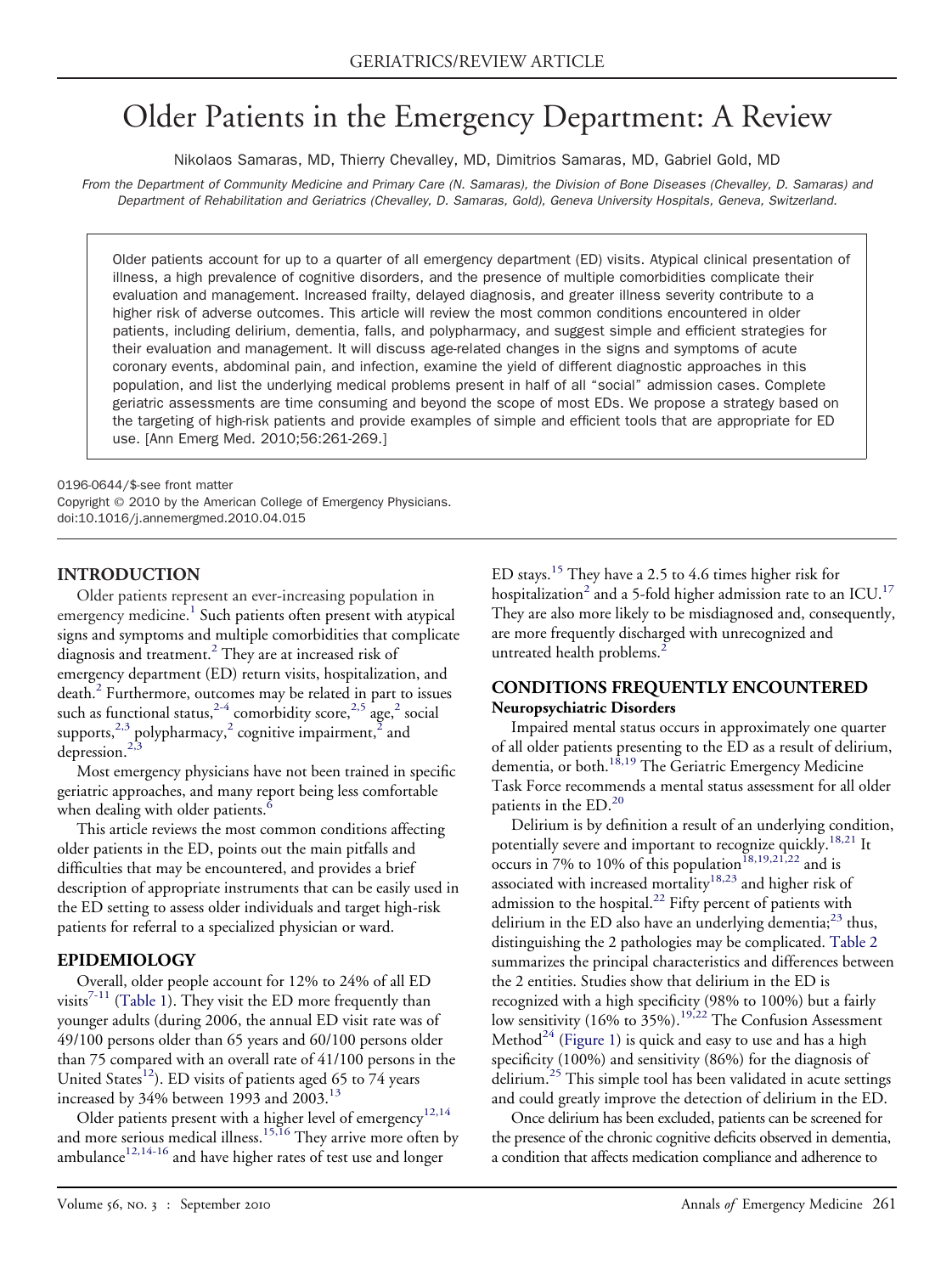#### <span id="page-1-0"></span>Table 1. Percentage of ED visits concerning older patients (on the total number of ED visits).

|                                    | Age Limits, | Year of            |            |               |
|------------------------------------|-------------|--------------------|------------|---------------|
| <b>Study</b>                       | Years       | <b>Publication</b> | Percentage | Country       |
| Roussel-Laudrin et al <sup>7</sup> | >75         | 2002               | 12-14      | France        |
| Hu et al <sup>8</sup>              | >65         | 1999               | 24         | Taiwan        |
| Lim and $\text{Yap}^{11}$          | > 60        | 1999               | 12.4       | Singapore     |
| Wofford et al <sup>9</sup>         | > 65        | 1996               | 19.6       | United        |
|                                    |             |                    |            | <b>States</b> |
| Strange et al <sup>10</sup>        | >65         | 1992               | 15         | United        |
|                                    |             |                    |            | <b>States</b> |

#### Table 2. Differential diagnosis between dementia and delirium.

|                 | <b>Dementia</b>                                                       | <b>Delirium</b>                                                                                         |
|-----------------|-----------------------------------------------------------------------|---------------------------------------------------------------------------------------------------------|
| Onset           | Progressive                                                           | Acute (associated with acute disease, drug modifications,<br>changes in the patient's environment, etc) |
| Moment of onset | Uncertain, hard to identify                                           | Usually precise, easy to identify                                                                       |
| Progression     | Slow chronic decline (years)                                          | Condition fluctuates and is reversible                                                                  |
| Duration        | Long (years)                                                          | Short (hours to weeks)                                                                                  |
| Vigilance       | Normal                                                                | Altered, varies between states of hyper- and hypovigilance                                              |
| Orientation     | Space and time orientation disorders<br>present in late stages of the | Disorders present early and may fluctuate                                                               |
|                 | disease                                                               |                                                                                                         |

- 1. Is there evidence of an acute change in mental status from the patient's baseline?
- 2a. Did the patient have difficulty focusing attention, for example, being easily distractible, or having difficulty keeping track of what was being said?
- 2b. Did the behavior fluctuate during the interview, that is, tend to come and go, or increase and decrease in severity?
- 3. Was the patient's thinking disorganized or incoherent, such as rambling or irrelevant conversation, unclear or illogical flow of ideas, or unpredictable switching from subject to subject?
- 4. Overall, how would you rate this patient's level of consciousness?
	- alert (normal)
	- vigilant (hyperalert)
	- lethargic (drowsy, easily aroused)
	- stupor (difficult to arouse)
	- coma (unarousable)
	- (feature shown by any answer other than "alert")

Figure 1. Confusion Assessment Method: The diagnosis of delirium by the Confusion Assessment Method requires the presence of features 1 and 2 and either 3 or 4; adapted from Inouye et al[.24](#page-6-0) Reproduced from *Ann Intern Med.,* Inouye et al, Clarifying confusion: the confusion assessment method: a new method for detection of delirium, 1990, with permission from the American College of Physicians.

discharge instructions<sup>18</sup> and increases the risk of repeated ED visits[.4](#page-6-0) Complete diagnosis of such disorders relies on long and time-consuming neuropsychological evaluations, which are beyond

## Table 3. Six-Item Screener.

Reproduced from *Med Care*, Callahan et al, Six-item screener to identify cognitive impairment among potential subjects for clinical research, 2002, with permission from Wolters Kluwer Health. The interviewer says the following: I would like to ask you some questions that ask you to use your memory. I am going to name 3 objects. Please wait until I say all 3 words and then repeat them. Remember what they are because I am going to ask you to name them again in a few minutes. Please repeat these words for me: apple, table, penny. (Interviewer may repeat names 3 times if necessary, but repetition is not scored.)

|                             | Did patient correctly repeat |  |
|-----------------------------|------------------------------|--|
| $\mathbf{u}$ . $\mathbf{v}$ |                              |  |

| all 3 words?                 | Yes       | No      |
|------------------------------|-----------|---------|
| Item                         | Incorrect | Correct |
| What year is this?           |           |         |
| What month is this?          |           |         |
| What is the day of the week? |           |         |
| What are the 3 objects I     |           |         |
| asked you to remember?       |           |         |
| Apple                        |           |         |
| Table                        |           |         |
| Penny                        |           |         |

A score less than or equal to 4 (each correct answer counts as 1 point) corresponds to a positive screen for cognitive impairment<sup>20</sup>; adapted from Callahan et al. $26$ 

the scope of any ED. The Six Item Screener<sup>26</sup> (Table 3) is short and easy to use and detects cognitive impairment with a sensitivity of 94% and a specificity of 86% in the ED context.<sup>20</sup>

Depression may be present in up to one third of older ED patients.[27-29](#page-6-0) It may interfere with the clinical presentation of acute medical disorders<sup>27,29</sup> and results in a greater number of ED visits.<sup>[29](#page-6-0)</sup> The ED-DSI [\(Table 4\)](#page-2-0) is appropriate for the detection of depression in the ED because it is brief (3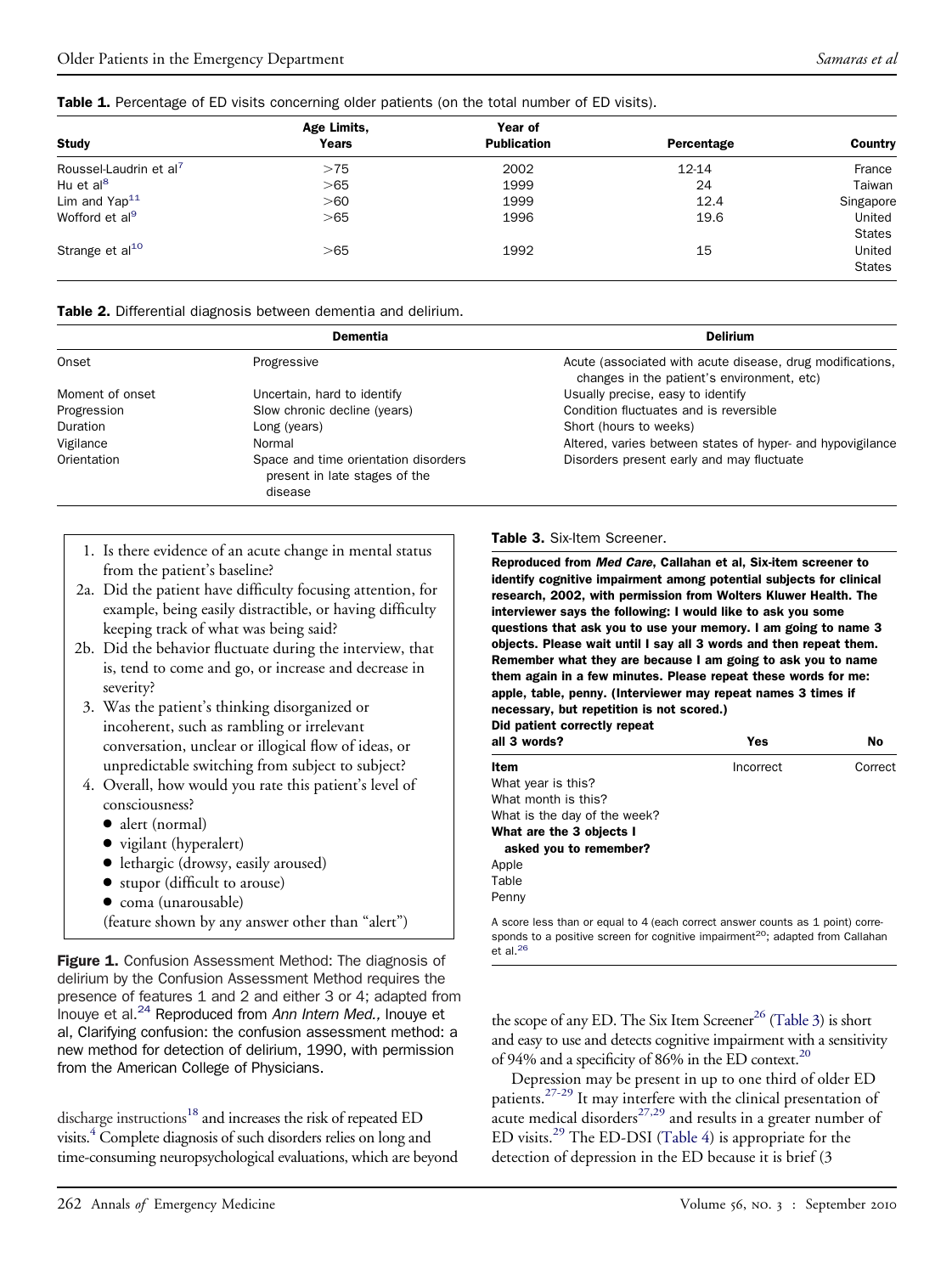#### <span id="page-2-0"></span>Table 4. ED depression screening instrument.

| <b>Ouestion</b>                               | <b>Response</b> |    |
|-----------------------------------------------|-----------------|----|
| 1. Do you often feel sad or<br>depressed?     | Yes             | N٥ |
| 2. Do you often feel helpless?                | Yes             | N٥ |
| 3. Do you often feel<br>downhearted and blue? | Yes             | Nο |

At least one positive response corresponds to a positive screening result for depression; adapted from Fabacher et al[.30](#page-6-0) Reproduced from *The American Journal of Emergency Medicine,* Fabacher et al, Validation of a brief screening tool to detect depression in elderly ED patients, 2001, with permission from Elsevier.

- **C** Caregiver and housing (information on the circumstances of present fall and falls history)
- **A** Alcohol (including withdrawal)
- **T** Treatment (medications, recently added or stopped, compliance)
- **A** Affect (depression or lack of initiative)
- **S** Syncope (any episodes of fainting)
- **T** Teetering (dizziness)
- **R** Recent illness
- **O** Ocular problems
- **P** Pain with mobility (as the reason for falls in chronic joint pain or as the result and proof of repeated falls)
- **H** Hearing (necessary to avoid hazards)
- **E** Environmental hazards (rags, steps, etc)

Figure 2. A mnemonic for important elements to consider when retracing the history and analyzing the differential diagnosis of an older patient's fall; adapted from Sloan.<sup>32</sup> Reproduced from *Protocols in Primary Care Geriatrics,* Sloan JP, 1997, with permission from Springer.

questions) and has a sensitivity of 79% and a specificity of 66% compared with the longer Geriatric Depression Scale.<sup>[30](#page-6-0)</sup>

### **Falls**

Falls are the main cause of ED admissions for elderly patients (15% to 30%).<sup>[7,31](#page-6-0)</sup> A targeted interview of the patient and the caregiver on previous falls, as well as location, activity, and symptoms preceding the actual fall, assisted by the mnemonic "CATASTROPHE<sup>"[32](#page-6-0)</sup> (Figure 2), may help to distinguish between an isolated episode and a fall as a result of an underlying pathology or general frailty. Twenty percent of elderly patients with cardiovascular syncope present with a complaint of unexplained falls, whereas older patients with carotid sinus syndrome or documented orthostatic hypotension and documented falls may not recall loss of consciousness before falling. $33$  Falls may also be the chief symptom of other pathologies such as acute myocardial infarction, sepsis, medication toxicity, acute abdominal pathology, and elder abuse.<sup>34</sup> Inability to recollect the falls' circumstances, fall recurrence, impossibility to get up after a fall (also a risk factor for health decline, hospitalization, and death $35$ ) and inability to

arise from the hospital bed and walk should incite emergency physicians to admit the older patient for further assessment.

Four percent to 6% of falls result to fractures,  $34,35$  hip fractures accounting for 1% to 2% of them.<sup>[34](#page-6-0)</sup> Two percent to 10% of falls produce other major injuries requiring hospitalization or immobilization.<sup>[34](#page-6-0)</sup> Hip fractures are more frequently missed on radiographs in this population, and admission for further investigations should be considered when hip pain is present.<sup>36</sup> Vertebral fractures are also common, and elderly patients with back pain should undergo radiographic control.[37](#page-7-0) The presence of coexisting medical illness makes this group vulnerable to complications, and the premature mortality after hip  $(25\%$  at 1 year<sup>38</sup>) and vertebral fractures is now well recognized[.38-41](#page-7-0) Finally, pelvic fractures in elderly patients carry a higher risk of bleeding and need for angiography,  $42$  as well as high inhospital mortality (12% versus 2% for younger patients<sup>43</sup>).

Age-related physiologic changes such as lower elasticity and higher fragility of vessels, modified mechanical properties of bridging veins, and stress placed on venous structures as a result of cerebral atrophy increase the brain's vulnerability to injury. The increase in space between the brain and skull permits the expansion of intracranial content, with fewer symptoms.<sup>[44](#page-7-0)</sup> Even trivial injury mechanisms such as falls from standing could result in serious intracranial injury with an atypical presentation.<sup>[45](#page-7-0)</sup> Thus, chronic subdural hematoma may be present for weeks or months before symptoms appear and motivate an ED visit, whereas the initial head trauma may be so trivial that it is not recalled in 30% to 50% of cases. Various degrees of altered mental state, focal neurologic deficits, headache, and falls are some of its possible presentations.<sup>[46](#page-7-0)</sup> Acute subdural hematoma, on the other hand, is mostly encountered in younger patients after severe trauma and presents with initial coma in 40% to 80% of cases.<sup>[47](#page-7-0)</sup> No validated guidelines exist for older patients with blunt brain trauma. High suspicion index, prolonged observation, and a more frequent use of brain imaging is a reasonable approach for these patients.<sup>45</sup>

### **Coronary Disease**

Age is a well-known risk factor for coronary artery disease, with 30% of acute myocardial infarction occurring in patients older than 75 years<sup>[48](#page-7-0)</sup> and more than 60% of patients hospitalized for unstable angina being older than 65 years.<sup>[49](#page-7-0)</sup> In the ED, approximately 20% of older patients have dyspnea or chest pain as principal complaints.<sup>[7,31](#page-6-0)</sup> Coronary disease mortality is also high,<sup>[50,51](#page-7-0)</sup> with 80% of deaths caused by ischemic heart disease occurring in patients older than 60 years.<sup>[52](#page-7-0)</sup>

According to the American Heart Association, "because of the high prevalence of atypical features and associated worse outcomes in the elderly, a high index of suspicion for acute coronary disease is advisable."[50](#page-7-0) Acute myocardial infarction presentation in older patients is frequently atypical, presenting as shortness of breath, syncope, nausea and vomiting, [50,52](#page-7-0) and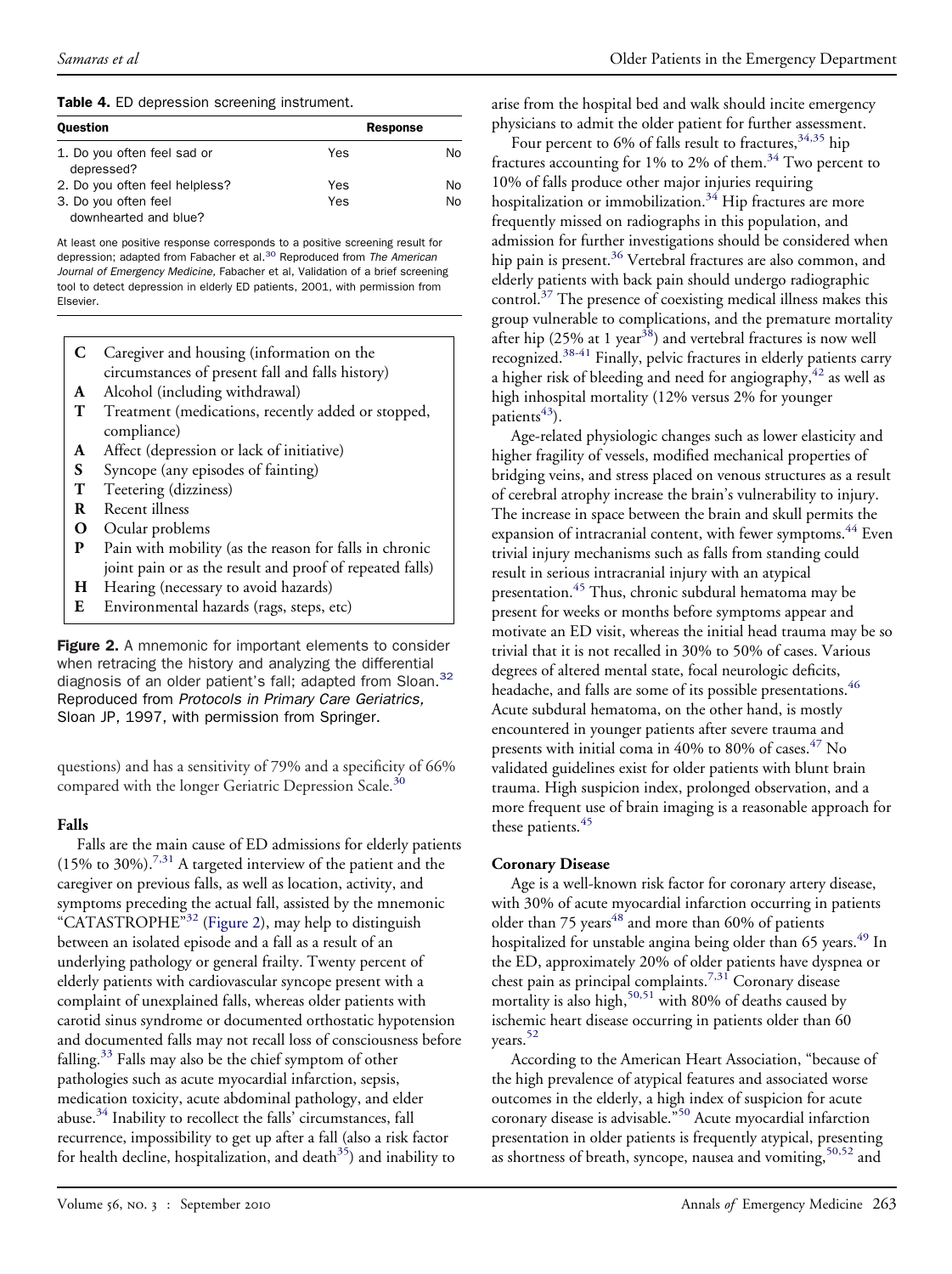falls.<sup>34</sup> Only 40% of patients older than 85 years and with non-ST-elevation myocardial infarction (STEMI)<sup>[50](#page-7-0)</sup> and 57% with  $STEMI<sup>51</sup>$  have chest pain as their main complaint compared with 77% non-STEMI<sup>[50](#page-7-0)</sup> and 90% STEMI<sup>[51](#page-7-0)</sup> patients younger than 65 years. Moreover, ECG is nondiagnostic in 43% of patients older than 85 years and with non-STEMI compared with only 23% of patients younger than 65 years.<sup>[50](#page-7-0)</sup> Additionally, left bundle branch block on ECG is present in 34% of patients older than 85 years and with STEMI compared with only 5% of those younger than 65 years,  $51$  making diagnosis harder. Because ECG abnormalities are relatively common at an advanced age, it is particularly important to obtain old ECG results whenever possible so that findings in the ED can be compared with previous changes and interpreted accordingly.

The likelihood for treatment with aspirin and  $\beta$ -blockers decreases by 15% and 21%, respectively, for every 10 years of increasing age after aged 65 years. Patients older than 80 years are also less likely to receive thrombolytics than younger patients.<sup>[53](#page-7-0)</sup> Atypical presentation, diagnostic difficulties, and a less clear benefit/risk ratio<sup>[50,51](#page-7-0)</sup> certainly have a role. Nevertheless, a recent study showed that the main factor related to a lower use of recommended medical and interventional therapies in older patients is age itself.<sup>[54](#page-7-0)</sup> Treatment decisions should rely more on a thorough evaluation of comorbidities, functional status, and quality of life.<sup>[50](#page-7-0)</sup> Unfortunately, there is a lack of data on outcomes of acute coronary events treatment according to the older patient's functional status.

### **Polypharmacy and Adverse Drug Effects**

Adverse drug effects lead to 11% of ED visits in patients older than 65 years versus 1% to 4% in the general population[.55](#page-7-0) Higher numbers of medications and age-related modifications in pharmacokinetics and pharmacodynamics participate in the higher rates of adverse drug effects.<sup>[55](#page-7-0)</sup> Older patients admitted to the ED receive an average of 4.2 medications per day (ranging from 0 to 17 medications), with 91% receiving at least 1 and 13 % receiving 8 or more.<sup>[55](#page-7-0)</sup> On presentation, 11% of these patients receive at least 1 inappropriate medication,<sup>[56](#page-7-0)</sup> according to the Beers criteria.<sup>[57](#page-7-0)</sup>

Emergency physicians must be acutely aware of the particularities of drugs prescription in older individuals. Unfortunately, no validated screening method exists, and obtaining an accurate list of drugs is frequently difficult. A recent study based on the National Electronic Injury Surveillance System–Cooperative Adverse Drug Event Surveillance system showed that 3 medication classes caused 48% of all ED visits for adverse drug effects in patients older than 65 years: oral anticoagulant or antiplatelet agents (warfarin, aspirin, and clopidogrel), antidiabetic agents (insulin, metformin, glyburide, and glipizide), and agents with a narrow therapeutic index (digoxin and phenytoin). Most frequently implicated medications from these classes, accounting for one third of adverse-effect-induced ED visits, were warfarin, insulin, and digoxin.<sup>[58](#page-7-0)</sup>

A heightened awareness of this issue and systematic screening for use of the above medications should lead to better detection of adverse drug events in the ED. Communicating with the patient's primary physician is also crucial.

## **Alcohol and Substance Abuse**

Alcohol disorders are present in 5% to 14% of older patients in the ED,<sup>[59,60](#page-7-0)</sup> depending on the criteria used. In a French study, the most frequent alcohol-induced disorders were alcohol intoxication (36%), alcohol withdrawal or intoxication-related delirium  $(21\%)$ , and alcohol-induced mood disorders  $(15\%)$ .<sup>[61](#page-7-0)</sup> Compared with that for alcohol abuse, few data exist on substance abuse. Illicit drugs use is rare in this population but widely recognized as a growing problem.<sup>[62,63](#page-7-0)</sup> Substance abuse by older patients is more often related to prescription drugs such as benzodiazepines, sedative-hypnotics, and opioid analgesics. $62$ A study that used saliva tests for alcohol and urine test to detect drug consumption found that undeclared substance abuse was strongly related to an age older than 65 years and mainly involved opioids, benzodiazepines, and stimulants.<sup>[64](#page-7-0)</sup>

Only 21% of elderly current alcohol abusers are detected in the ED.<sup>60</sup> Some screening questionnaires specific for older patients have been developed such as the Michigan Alcoholism Screening Test Geriatric Version.<sup>65</sup> Many physicians use existing screening tools such as the CAGE.<sup>66</sup> Nevertheless, some authors have questioned their usefulness in older age groups.<sup>67-70</sup> To our knowledge, no validated screening instruments for substance abuse in geriatric patients are available. $62,71$ 

Despite the abovementioned screening difficulties, alcohol and substance abuse are involved in various geriatric conditions such as falls, delirium, and agitation $^{61,62,70,72}$  $^{61,62,70,72}$  $^{61,62,70,72}$  and should be considered in older patients in the ED.

## **Abdominal Pain**

Abdominal pain is the main complaint in 3% to 13% of ED visits in older patients.<sup>[7,31,73](#page-6-0)</sup> Compared with that of younger patients, mortality rates are 6 to 8 times higher and surgery rates are increased 2-fold.<sup>73</sup> The rates of correct diagnoses for abdominal pain in the ED differ greatly throughout the literature and range from 40% to 82%.<sup>[73,74](#page-7-0)</sup> Seventy-eight percent of emergency physicians report greater difficulty with abdominal pain management in older patients.<sup>[75](#page-7-0)</sup> Discrepancies between ED and final diagnosis concern more often gallbladder disease, nonspecific abdominal pain, cancer, and diverticulitis<sup>[73](#page-7-0)</sup> [\(Figure 3\)](#page-4-0).

Abdominal computed tomography (CT) is well studied and has proved its efficacy in this context. It is performed for 37% to 59% of older patients<sup>[73,76,77](#page-7-0)</sup> and leads to a diagnosis in 57% to  $67\%$  of cases.<sup>73,76</sup> In one study, it modified the admission decision for 26% of cases, the need for surgery for 12%, antibiotics prescription for 21%, and the suspected diagnosis in almost half.[75](#page-7-0)

Abdominal ultrasonography is a less common modality for the diagnosis of abdominal pain in elderly ED patients (used in only 9% to 11% of cases<sup>73,76</sup>). The American College of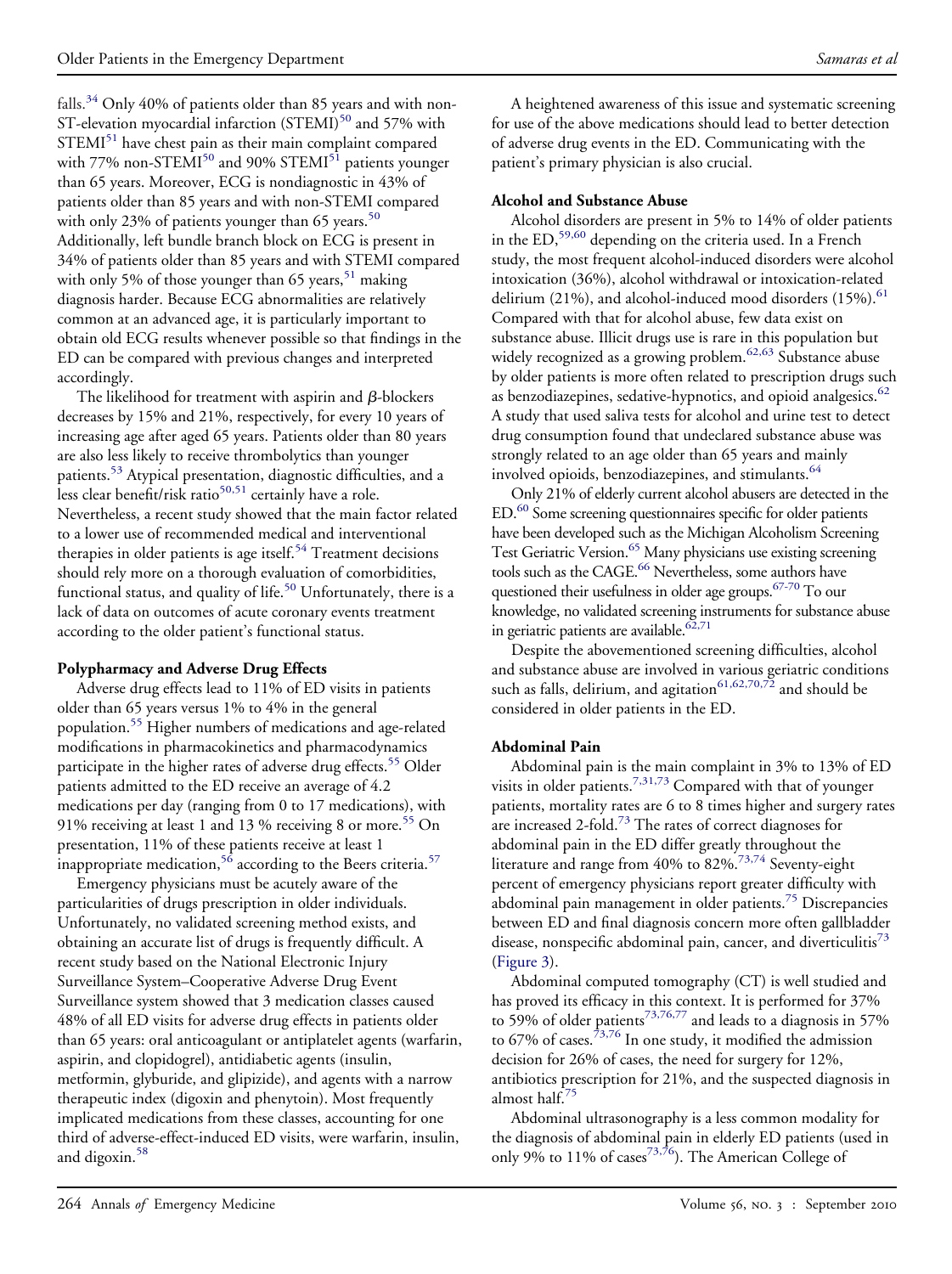<span id="page-4-0"></span>

Figure 3. Diagnosis for abdominal pain at the ED and 2 weeks after ED or hospital discharge, adapted from Lewis et al[.73](#page-7-0)

Table 5. Best imaging examination, depending on pain location according to the American College of Radiology Appropriateness Criteria;<sup>78-80</sup> adapted by Cartwright and Knudson.[81](#page-8-0) Reproduced from *American Family Physician,* Cartwright and Knudsen, Evaluation of acute abdominal pain in adults, 2008, with permission from the American Academy of Family Physicians.

| <b>Pain Location</b> | <b>Radiologic Examination</b>                  |
|----------------------|------------------------------------------------|
| Right upper quadrant | Ultrasonography                                |
| Right lower quadrant | CT with intravenous contrast media             |
| Left lower quadrant  | CT with oral and intravenous<br>contrast media |
| Left upper quadrant  | CТ                                             |
| Suprapubic           | Ultrasonography                                |

Radiology suggests ultrasonography as a first-choice examination for certain cases of right upper quadrant pain and jaundice in general population<sup>[78-81](#page-8-0)</sup> (Table 5). However, because age is a main risk factor for contrast-induced nephropathy, [82](#page-8-0) ultrasonography and abdominal CT without contrast may be most appropriate for patients at high risk for renal complications such as chronic kidney disease, diabetes, chronic heart failure, or significant volume depletion.

High morbidity and mortality in older patients with abdominal pain manifest the necessity of heightened awareness concerning its clinical, radiologic, and prognostic characteristics. Emergency physicians should more readily perform abdominal CT and admit older patients for further observation, diagnostic tests, and treatment.

### **Infections**

Infection is the main complaint of 4%[7,31](#page-6-0) of elderly ED patients. The most frequent conditions are pneumonia (25%), urinary tract infection (22%), and sepsis and bacteremia  $(18%)$ .<sup>[83](#page-8-0)</sup> Infection presentation is frequently atypical in this population.<sup>[83,84](#page-8-0)</sup> Falls<sup>[34](#page-6-0)</sup> or delirium<sup>[84](#page-8-0)</sup> may be the only clinical manifestations of otherwise serious infections, whereas more classic symptoms such as tachycardia and fever may be absent.<sup>[84](#page-8-0)</sup> Thus, acute cholecystitis may present without pain (5%), fever (56%), or complete blood count modifications  $(41\%)$ .<sup>[85](#page-8-0)</sup>

Appendicitis presents with classic symptoms in only 20% of geriatric cases, and fever occurs in less than half the cases.<sup>[86](#page-8-0)</sup>

There are no well-established guidelines for identification of infection in older ED populations. A 2-step protocol used an electronic notification system for the presence of 2 or more criteria for systemic inflammatory response syndrome during the first 6 hours of ED stay and then confirmation by the physician in charge of the absence of a noninfectious explanation. It led to improved identification of serious infection, with a specificity of 98% but fairly low sensitivity (11%), because nonserious infections were less well identified by the systemic inflammatory response syndrome criteria.<sup>[87](#page-8-0)</sup> Unfortunately, the authors did not comment on the role of atypical presentation of infection in this age group.

Infections are related to higher morbidity and mortality in elderly patients. Old (aged between 65 and 84 years) and oldest old (older than 85 years) patients with community-acquired bacteremia have a higher risk of developing organ failure and higher 90-day mortality rates (15% for young patients versus 20% and 26%, respectively, for old and oldest old).  $84$  To our knowledge, risk-stratification scores such as the Mortality in Emergency Department Sepsis score<sup>[88](#page-8-0)</sup> lack specific validation in this population.

## **Social Cases, the Search for Hidden Illness**

A number of geriatric ED admissions appear to have no medical basis and seem motivated by the impossibility of the family, including the nurses and neighbors, to maintain the patient at home. Although purely "social" ED admissions certainly occur (eg, hospitalization or death of primary caregiver, formal home care services withdrawal), emergency physicians must always consider that subacute or acute illness can present as functional decline, motivating the social ED visit. In fact, 74% of older patients report that functional decline resulting from initial symptoms determined their ED consultation.<sup>89</sup> Thus, delirium, infections, acute pain, recently prescribed medications, cardiovascular disease, and chronic disease exacerbation may result in acute modifications of the patient's functional status and an ED visit. Chronic orthopedic, cardiovascular, and neurologic conditions may also lead to altered functional status, primary caregiver exhaustion, and social ED admission. A recent study reported that although 9% of older patients were admitted to the ED ostensibly for social reasons (inability to take care of self), 51% of these patients had an underlying acute medical problem such as infectious (24%), cardiovascular (14%), neurologic (9%), digestive (7%), pulmonary (5%), or other disorders (delirium, fractures, anemia, acute renal failure, uncontrolled pain, etc).<sup>[90](#page-8-0)</sup> In another study, the 1-year mortality of such patients was as high as  $34\%$ <sup>[91](#page-8-0)</sup>

### **Elder Abuse and Neglect**

Elder abuse or neglect is defined by the American Medical Association as "actions or the omission of actions that result in harm or threatened harm to the health or welfare of the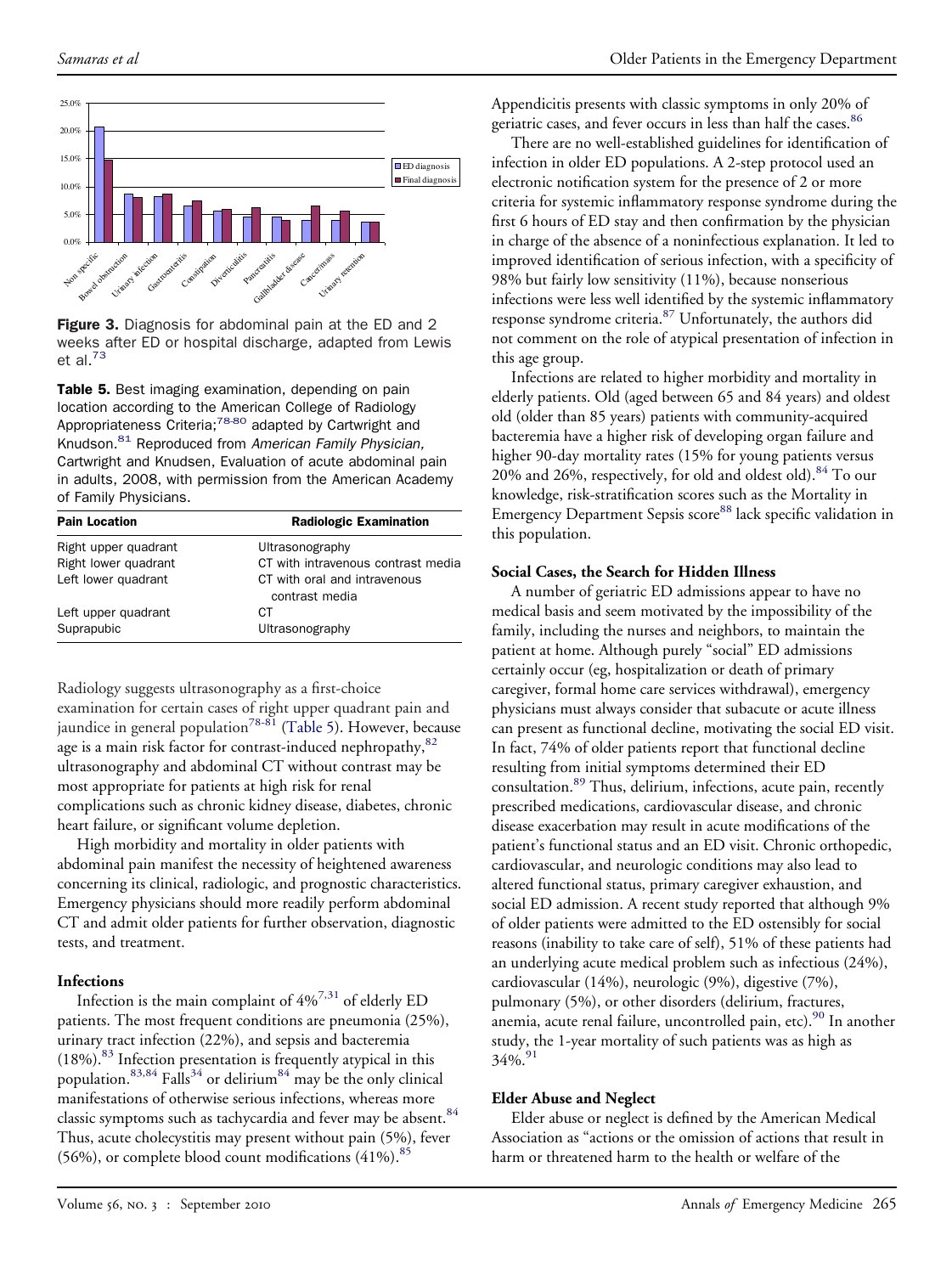elderly."[92](#page-8-0) It includes battery, psychological abuse,

abandonment, exploitation, and neglect and may be intentional or unintentional. $^{53}$  Among a multitude of risk factors, the most important are a relationship of dependency, social isolation, and psychopathology of the abuser.[94](#page-8-0) Elder abuse prevalence in the United States is approximately  $10\%$ .<sup>[93](#page-8-0)</sup> In a state elderly protective program, 66% of older patients who visited the ED in a 5-year period had an injury-related discharge diagnosis.<sup>[95](#page-8-0)</sup> Only 9% of these ED visits resulted in referral to appropriate services.<sup>[95](#page-8-0)</sup> Lack of specific protocols and time constraints make elder abuse recognition difficult and result in less referral to the appropriate authorities.<sup>[93](#page-8-0)</sup>

The majority of caregivers and families demonstrate a high level of selflessness and devotion in taking care of their spouses and relatives. Nevertheless, emergency physicians should have high levels of awareness for such incidents and include elder abuse more frequently in their differential diagnosis.

# **TARGETING "HIGH-RISK" ELDERLY**

Given the lack of time and important workload in the ED, considering every patient older than 65 years for a thorough geriatric evaluation is not realistic. Moreover, the needs of older patients in the ED concerning such evaluations vary. Appropriate screening and elaboration of specific intervention protocols may help emergency physicians target patients prone to benefit from a more detailed evaluation in the ED on one hand and better orient such patients toward the correct ward or community service provider on the other.

Several scales have been used to screen high-risk older patients in the ED. Most studied, the Identification of Seniors at Risk tool $96$  (Figure 4) is a 6-item self-report screening tool with simple yes/no questions that can be administered to the patient or the primary caregiver. It performs as well as other screening tools developed for hospitalized and community-based elderly populations and was developed for the ED.<sup>[97](#page-8-0)</sup> Wellknown risk factors for adverse health outcomes in older patients are included among the questions (activities of daily living, visual and cognitive impairment, hospitalization history, and polypharmacy)[.96](#page-8-0) The Identification of Seniors at Risk tool is polypharmacy). The recommended of the concurrent validity for detecting<br>known to have an excellent concurrent validity for detecting  $\frac{96.98}{26.98}$ impaired functional status and depression at the evaluation.<sup>9</sup> It also predicts ED revisits<sup>[3,98](#page-6-0)</sup> and hospitalization after the index ED visit,  $96-98$  mortality,  $96$  admission to a nursing home,  $96$  use of community services,<sup>98</sup> and decrease in functional status<sup>[96](#page-8-0)</sup> in a 4-month<sup>[98](#page-8-0)</sup> or 6-month<sup>[3,96](#page-6-0)</sup> follow-up. Consequently, it has both immediate clinical relevance and good predictive validity.<sup>[96](#page-8-0)</sup> Other screening tools have been developed such as the Triage Risk Screening Tool, the Runciman Questionnaire, and the Rowland Questionnaire but are less studied and seem less efficient.<sup>[99,100](#page-8-0)</sup>

High-risk older patients may benefit from a more thorough geriatric evaluation in the ED, including mood, cognition, and functional status evaluation, as well as referral to an onsite geriatrician. Several EDs have developed protocols to target high-risk elderly patients and provide a comprehensive geriatric

- 1. Before the illness or injury that brought you to the emergency department, did you need someone to help you on a regular basis? (yes)
- 2. Since the illness or injury that brought you to the emergency department have you needed more help than usual to take care of yourself? (yes)
- 3. Have you been hospitalized for one or more nights during the past 6 months (excluding a stay in the emergency department)? (yes)
- 4. In general, do you see well? (no)
- 5. In general, do you have serious problems with your memory? (yes)
- 6. Do you take more than 3 different medications every day? (yes)

Figure 4. Identification of Seniors at Risk tool. Each highrisk response indicated on this table counts as 1 point for a total score ranging from 0 to 6. A patient is considered at high risk when the score is 2 or more; adapted from McCusker et al[.96](#page-8-0) Reproduced from *Journal of the American Geriatrics Society,* McCusker et al, Detection of older people at increased risk of adverse health outcomes after an emergency visit: the ISAR screening tool, 1999, with permission from Blackwell Publishing.

assessment to detect geriatric syndromes, increase referrals to community service providers, and avoid hospital admissions and ED revisits.<sup>[2](#page-6-0)</sup> No widely accepted protocol is actually available; some use a 2-step evaluation pattern (screening and then assessing "high-risk" patients)<sup>101,102</sup> and others, a 1-step pattern with<sup>[103](#page-8-0)</sup> or without<sup>104</sup> follow-up by a hospital-based multidisciplinary team. Such interventions demonstrated moderate but encouraging results, with a reduction in post-ED discharge hospital admissions,<sup>103</sup> ED revisits,<sup>104</sup> and functional  $\text{decline}^{101-103}$  $\text{decline}^{101-103}$  $\text{decline}^{101-103}$  and an increase in home care services referrals.<sup>[102](#page-8-0)</sup> We believe that a "target and refer" model using the Identification of Seniors at Risk tool is realistic in the ED context and may help physicians provide high-quality care to older patients.

## **CONCLUSION**

Older people visit the ED ever more frequently and can benefit from a targeted approach. A greater knowledge of the atypical presentation of disease, the complex interrelated acute medical and psychosocial issues of such patients, and the appropriate use of available screening and assessment tools can help emergency physicians provide high-quality care to this increasing population.

*Supervising editors:* Robert J. Zalenski, MD, MA; Michael Callaham, MD

*Funding and support:* By *Annals* policy, all authors are required to disclose any and all commercial, financial, and other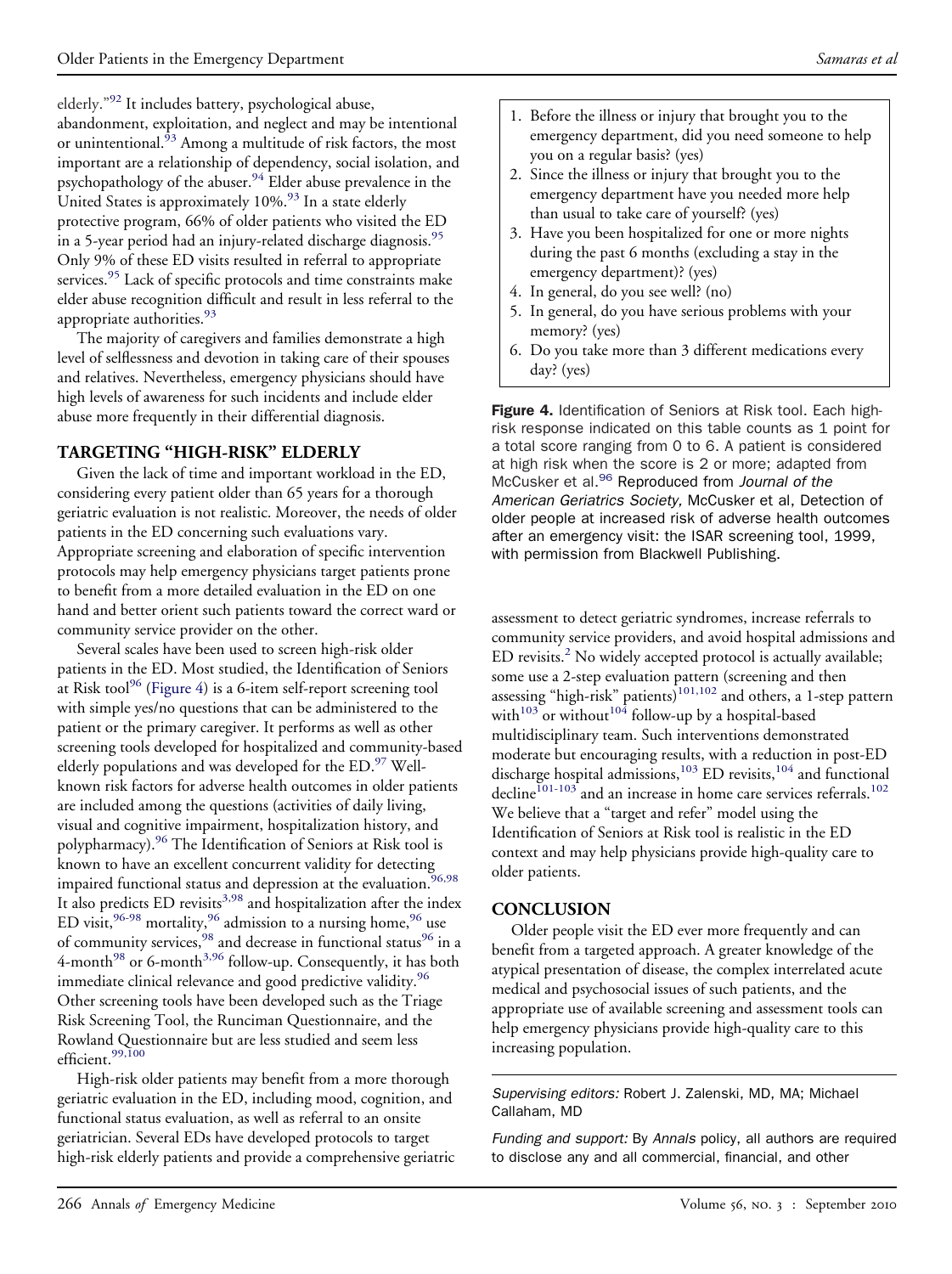<span id="page-6-0"></span>relationships in any way related to the subject of this article that might create any potential conflict of interest. The authors have stated that no such relationships exist. See the Manuscript Submission Agreement in this issue for examples of specific conflicts covered by this statement.

Earn CME Credit: Continuing Medical Education is available for this article at: [www.ACED-EMedHome.com.](http://www.ACED-EMedHome.com)

*Publication dates:* Received for publication February 8, 2009. Revisions received August 15, 2009; and March 18, 2010. Accepted for publication April 19, 2010. Available online July 9, 2010.

Reprints not available from the authors.

*Address for correspondence:* Nikolaos Samaras, MD, Hôpital des Trois-Chêne, Chemin du Pont-Bochet 3, 1226 Thônex, Switzerland; 41-223-056-309 or 41-797-071-251, fax 41-223- 055-825; E-mail [nikolassamaras@hotmail.com.](mailto:nikolassamaras@hotmail.com)

#### **REFERENCES**

- 1. Mion LC, Palmer RM, Anetzberger GJ, et al. Establishing a casefinding and referral system for at-risk older individuals in the emergency department setting: the SIGNET model. *J Am Geriatr Soc.* 2001;49:1379-1386.
- 2. Aminzadeh F, Dalziel WB. Older adults in the emergency department: a systematic review of patterns of use, adverse outcomes, and effectiveness of interventions. *Ann Emerg Med.* 2002;39:238-247.
- 3. McCusker J, Cardin S, Bellavance F, et al. Return to the emergency department among elders: patterns and predictors. *Acad Emerg Med.* 2000;7:249-259.
- 4. McCusker J, Healey E, Bellavance F, et al. Predictors of repeat emergency department visits by elders. *Acad Emerg Med.* 1997; 4:581-588.
- 5. Hastings SN, Schmader KE, Sloane RJ, et al. Adverse health outcomes after discharge from the emergency department—incidence and risk factors in a veteran population. *J Gen Intern Med.* 2007;22:1527-1531.
- 6. Grief CL. Patterns of ED use and perceptions of the elderly regarding their emergency care: a synthesis of recent research. *J Emerg Nurs.* 2003;29:122-126.
- 7. Roussel-Laudrin S, Paillaud E, Alonso E, et al. [The establishment of geriatric intervention group and geriatric assessment at emergency of Henri-Mondor hospital]. *Rev Med Interne.* 2005;26:458-466.
- 8. Hu SC, Yen D, Yu YC, et al. Elderly use of the ED in an Asian metropolis. *Am J Emerg Med.* 1999;17:95-99.
- 9. Wofford JL, Schwartz E, Timerding BL, et al. Emergency department utilization by the elderly: analysis of the National Hospital Ambulatory Medical Care Survey. *Acad Emerg Med.* 1996;3:694-699.
- 10. Strange GR, Chen EH, Sanders AB. Use of emergency departments by elderly patients: projections from a multicenter data base. *Ann Emerg Med*. 1992;21:819-824.
- 11. Lim KH, Yap KB. The presentation of elderly people at an emergency department in Singapore. *Singapore Med J*. 1999; 40:742-744.
- 12. Pitts SR, Niska RW, Xu J, et al. National Hospital Ambulatory Medical Care Survey: 2006 emergency department summary. *Natl Health Stat Rep*. 2008;6:1-38.
- 13. Roberts DC, McKay MP, Shaffer A. Increasing rates of emergency department visits for elderly patients in the United States, 1993 to 2003. *Ann Emerg Med*. 2008;51:769-774.
- 14. Ettinger WH, Casani JA, Coon PJ, et al. Patterns of use of the emergency department by elderly patients. *J Gerontol*. 1987;42: 638-642.
- 15. Singal BM, Hedges JR, Rousseau EW, et al. Geriatric patient emergency visits. Part I: comparison of visits by geriatric and younger patients. *Ann Emerg Med*. 1992;21:802-807.
- 16. Baum SA, Rubenstein LZ. Old people in the emergency room: age-related differences in emergency department use and care. *J Am Geriatr Soc*. 1987;35:398-404.
- 17. Strange GR, Chen EH. Use of emergency departments by elder patients: a five-year follow-up study. *Acad Emerg Med*. 1998;5: 1157-1162.
- 18. Hustey FM, Meldon SW. The prevalence and documentation of impaired mental status in elderly emergency department patients. *Ann Emerg Med.* 2002;39:248-253.
- 19. Hustey FM, Meldon SW, Smith MD, et al. The effect of mental status screening on the care of elderly emergency department patients. *Ann Emerg Med.* 2003;41:678-684.
- 20. Wilber ST, Lofgren SD, Mager TG, et al. An evaluation of two screening tools for cognitive impairment in older emergency department patients. *Acad Emerg Med.* 2005;12:612-616.
- 21. Naughton BJ, Moran MB, Kadah H, et al. Delirium and other cognitive impairment in older adults in an emergency department. *Ann Emerg Med.* 1995;25:751-755.
- 22. Elie M, Rousseau F, Cole M, et al. Prevalence and detection of delirium in elderly emergency department patients. *CMAJ.* 2000; 163:977-981.
- 23. Kakuma R, du Fort GG, Arsenault L, et al. Delirium in older emergency department patients discharged home: effect on survival. *J Am Geriatr Soc.* 2003;51:443-450.
- 24. Inouye SK, van Dyck CH, Alessi CA, et al. Clarifying confusion: the Confusion Assessment Method. A new method for detection of delirium. *Ann Intern Med.* 1990;113:941-948.
- 25. Monette J, Galbaud du Fort G, Fung SH, et al. Evaluation of the Confusion Assessment Method (CAM) as a screening tool for delirium in the emergency room. *Gen Hosp Psychiatry.* 2001;23: 20-25.
- 26. Callahan CM, Unverzagt FW, Hui SL, et al. Six-item screener to identify cognitive impairment among potential subjects for clinical research. *Med Care*. 2002;40:771-781.
- 27. Meldon SW, Emerman CL, Schubert DS, et al. Depression in geriatric ED patients: prevalence and recognition. *Ann Emerg Med.* 1997;30:141-145.
- 28. Sanders AB. Older persons in the emergency medical care system. *J Am Geriatr Soc.* 2001;49:1390-1392.
- 29. Meldon SW, Emerman CL, Schubert DS. Recognition of depression in geriatric ED patients by emergency physicians. *Ann Emerg Med*. 1997;30:442-447.
- 30. Fabacher DA, Raccio-Robak N, McErlean MA, et al. Validation of a brief screening tool to detect depression in elderly ED patients. *Am J Emerg Med.* 2002;20:99-102.
- 31. Vanpee D, Swine C, Vandenbossche P, et al. Epidemiological profile of geriatric patients admitted to the emergency department of a university hospital localized in a rural area. *Eur J Emerg Med.* 2001;8:301-304.
- 32. Sloan JP. *Protocols in primary care geriatrics*. 2d ed. New York: Springer, 1997.
- 33. Mitchell LE, Richardson DA, Davies AJ, et al. Prevalence of hypotensive disorders in older patients with a pacemaker in situ who attend the accident and emergency department because of falls or syncope. *Europace.* 2002;4:143-147.
- 34. Sanders AB. Changing clinical practice in geriatric emergency medicine. *Acad Emerg Med.* 1999;6:1189-1193.
- 35. Baraff LJ. Emergency department management of falls in the elderly. *West J Med.* 1998;168:183-184.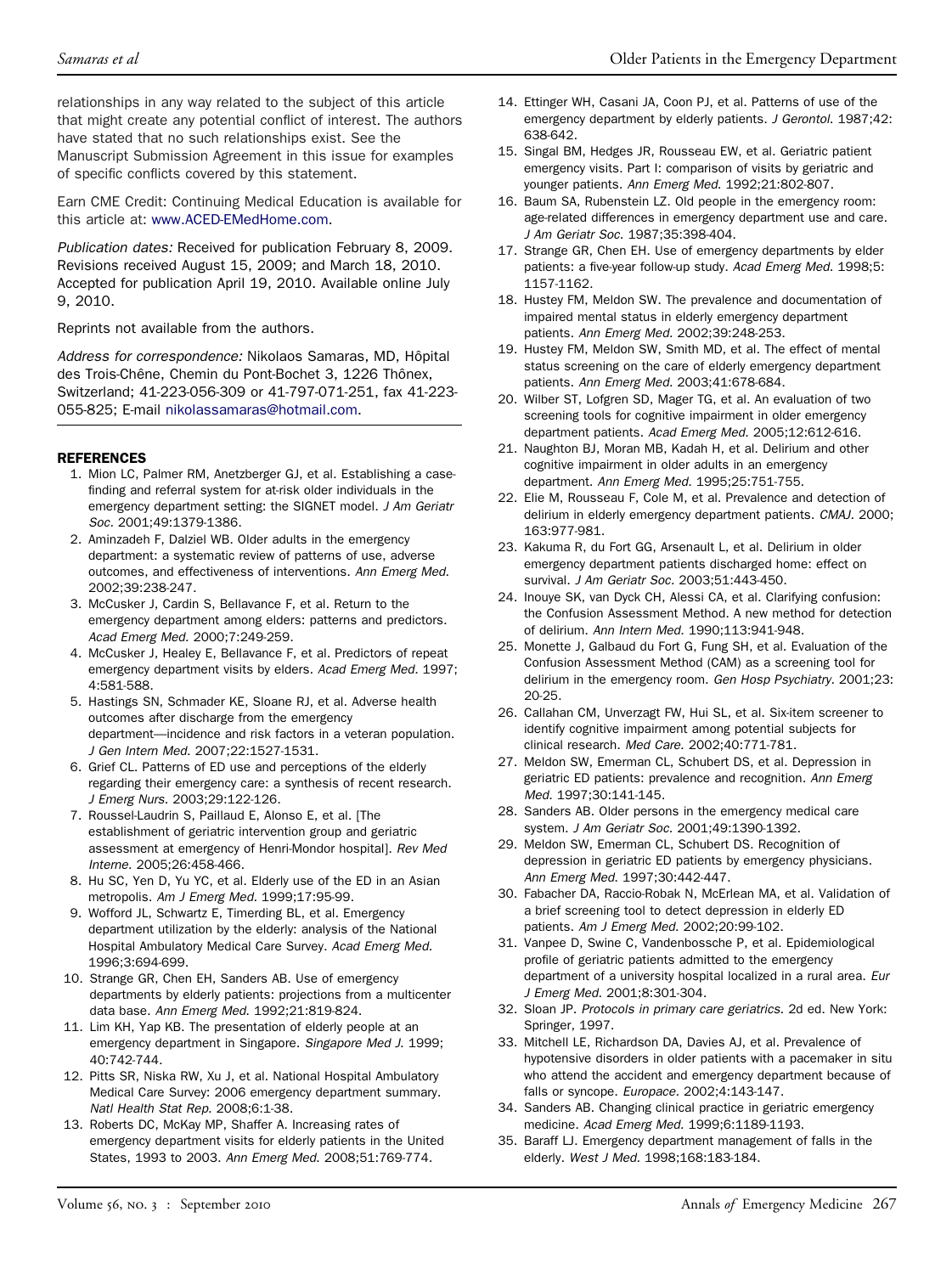- <span id="page-7-0"></span>36. Dominguez S, Liu P, Roberts C, et al. Prevalence of traumatic hip and pelvic fractures in patients with suspected hip fracture and negative initial standard radiographs—a study of emergency department patients. *Acad Emerg Med*. 2005;12:366-369.
- 37. Aschkenasy MT, Rothenhaus TC. Trauma and falls in the elderly. *Emerg Med Clin North Am.* 2006;24:413-432.
- 38. Schürch MA, Rizzoli R, Mermillod B, et al. A prospective study on socioeconomic aspects of fracture of the proximal femur. *J Bone Min Res.* 1996;11:1935-1942.
- 39. Center JR, Nguyen TV, Schneider D, et al. Mortality after all major types of osteoporotic fracture in men and women: an observational study. *Lancet.* 1999;353:878-882.
- 40. Cauley JA, Thompson DE, Ensrud KC, et al. Risk of mortality following clinical fractures. *Osteoporos Int*. 2000;11:556-561.
- 41. Trombetti A, Herrmann F, Hoffmeyer P, et al. Survival and potential years of life lost after hip fracture in men and agematched women. *Osteoporos Int.* 2002;13:731-737.
- 42. Henry SM, Pollak AN, Jones AL, et al. Pelvic fracture in geriatric patients: a distinct clinical entity. *J Trauma*. 2002;53:15-20.
- 43. O'Brien DP, Luchette FA, Pereira SJ, et al. Pelvic fracture in the elderly is associated with increased mortality. *Surgery.* 2002; 132:710-714.
- 44. Mack LR, Chan SB, Silva JC, et al. The use of head computed tomography in elderly patients sustaining minor head trauma. *J Emerg Med.* 2003;24:157-162.
- 45. Rathlev NK, Medzon R, Lowery D, et al. Intracranial pathology in elders with blunt head trauma. *Acad Emerg Med*. 2006;13:302- 307.
- 46. Adhiyaman V, Asghar M, Ganeshram KN, et al. Chronic subdural haematoma in the elderly. *Postgrad Med J*. 2002;78:71-75.
- 47. Bullock MR, Chesnut R, Ghajar J, et al. Surgical management of acute subdural hematomas. *Neurosurgery.* 2006;58:S16-S24.
- 48. Thiemann DR, Coresh J, Schulman SP, et al. Lack of benefit for intravenous thrombolysis in patients with myocardial infarction who are older than 75 years. *Circulation.* 2000;101:2239-2246.
- 49. Chen YT, Tuohy ER, Krumholz HM. Anti-thrombotic therapy for elderly patients with acute coronary syndromes. *Coron Artery Dis.* 2000;11:323-330.
- 50. Alexander KP, Newby LK, Cannon CP, et al; American Heart Association Council on Clinical Cardiology; Society of Geriatric Cardiology. Acute coronary care in the elderly, part I: non-STsegment-elevation acute coronary syndromes: a scientific statement for healthcare professionals from the American Heart Association Council on Clinical Cardiology: in collaboration with the Society of Geriatric Cardiology. *Circulation.* 2007;115:2549- 2569.
- 51. Alexander KP, Newby LK, Armstrong PW, et al; American Heart Association Council on Clinical Cardiology; Society of Geriatric Cardiology. Acute coronary care in the elderly, part II: STsegment-elevation myocardial infarction: a scientific statement for healthcare professionals from the American Heart Association Council on Clinical Cardiology: in collaboration with the Society of Geriatric Cardiology. *Circulation*. 2007;115:2570- 2589.
- 52. Lateef F, Storrow AB, Gibler BW, et al. Heart emergency room: effective for both geriatric and younger patients. *Singapore Med J.* 2001;42:259-263.
- 53. Magid DJ, Masoudi FA, Vinson DR, et al. Older emergency department patients with acute myocardial infarction receive lower quality of care than younger patients. *Ann Emerg Med.* 2005;46:14-21.
- 54. Schoenenberger AW, Radovanovic D, Stauffer JC, et al; Acute Myocardial Infarction in Switzerland Plus Investigators. Agerelated differences in the use of guideline-recommended medical

and interventional therapies for acute coronary syndromes: a cohort study. *J Am Geriatr Soc*. 2008;56:510-516.

- 55. Hohl CM, Dankoff J, Colacone A, et al. Polypharmacy, adverse drug-related events, and potential adverse drug interactions in elderly patients presenting to an emergency department. *Ann Emerg Med.* 2001;38:666-671.
- 56. Chin MH, Wang LC, Jin L, et al. Appropriateness of medication selection for older persons in an urban academic emergency department. *Acad Emerg Med*. 1999;6:1232-1242.
- 57. Beers MH. Explicit criteria for determining potentially inappropriate medication use by the elderly. An update. *Arch Intern Med.* 1997;157:1531-1536.
- 58. Budnitz DS, Shehab N, Kegler SR, et al. Medication use leading to emergency department visits for adverse drug events in older adults. *Ann Intern Med*. 2007;147:755-765.
- 59. O'Connell H, Chin AV, Cunningham C, et al. Alcohol use disorders in elderly people—redefining an age old problem in old age. *BMJ.* 2003;327:664-667.
- 60. Adams WL, Magruder-Habib K, Trued S, et al. Alcohol abuse in elderly emergency department patients. *J Am Geriatr Soc*. 1992; 40:1236-1240.
- 61. Onen SH, Onen F, Mangeon JP, et al. Alcohol abuse and dependence in elderly emergency department patients. *Arch Gerontol Geriatr*. 2005;41:191-200.
- 62. Simoni-Wastila L, Yang HK. Psychoactive drug abuse in older adults. *Am J Geriatr Pharmacother*. 2006;4:380-394.
- 63. Blazer DG, Wu LT. The epidemiology of substance use and disorders among middle aged and elderly community adults: national survey on drug use and health. *Am J Geriatr Psychiatry*. 2009;17:237-245.
- 64. Rockett IR, Putnam SL, Jia H, et al. Declared and undeclared substance use among emergency department patients: a population-based study. *Addiction*. 2006;101:706-712.
- 65. Blow FC, Brower KJ, Schulenberg JE, et al. The Michigan Alcoholism Screening Test Geriatric Version (MAST-G): a new elderly specific screening instrument. *Alcohol Clin Exp Res*. 1992;16:372.
- 66. Ewing JA. Detecting alcoholism. The CAGE questionnaire. *JAMA.* 1984;252:1905-1907.
- 67. Luttrell S, Watkin V, Livingston G, et al. Screening for alcohol misuse in older people. *Int J Geriatr Psychiatry*. 1997;12:1151- 1154.
- 68. Culberson JW. Alcohol use in the elderly: beyond the CAGE. Part 2: screening instruments and treatment strategies. *Geriatrics.* 2006;61:20-26.
- 69. Malet L, Brousse G, Llorca PM. CAGE unsound for alcohol misuse in seniors. *Int J Geriatr Psychiatry*. 2009;24:434-435.
- 70. Haaz S, Gache P. [Medical stakes and prospects in alcohol use amongst the elderly]. *Rev Med Suisse.* 2007;3:1673-1676.
- 71. Culberson JW, Ziska M. Prescription drug misuse/abuse in the elderly. *Geriatrics.* 2008;63:22-31.
- 72. Sorocco KH, Ferrell SW. Alcohol use among older adults. *J Gen Psychol*. 2006;133:453-467.
- 73. Lewis LM, Banet GA, Blanda M, et al. Etiology and clinical course of abdominal pain in senior patients: a prospective, multicenter study. *J Gerontol A Biol Sci Med Sci.* 2005;60:1071- 1076.
- 74. Marco CA, Schoenfeld CN, Keyl PM, et al. Abdominal pain in geriatric emergency patients: variables associated with adverse outcomes. *Acad Emerg Med.* 1998;5:1163-1168.
- 75. Esses D, Birnbaum A, Bijur P, et al. Ability of CT to alter decision making in elderly patients with acute abdominal pain. *Am J Emerg Med*. 2004;22:270-272.